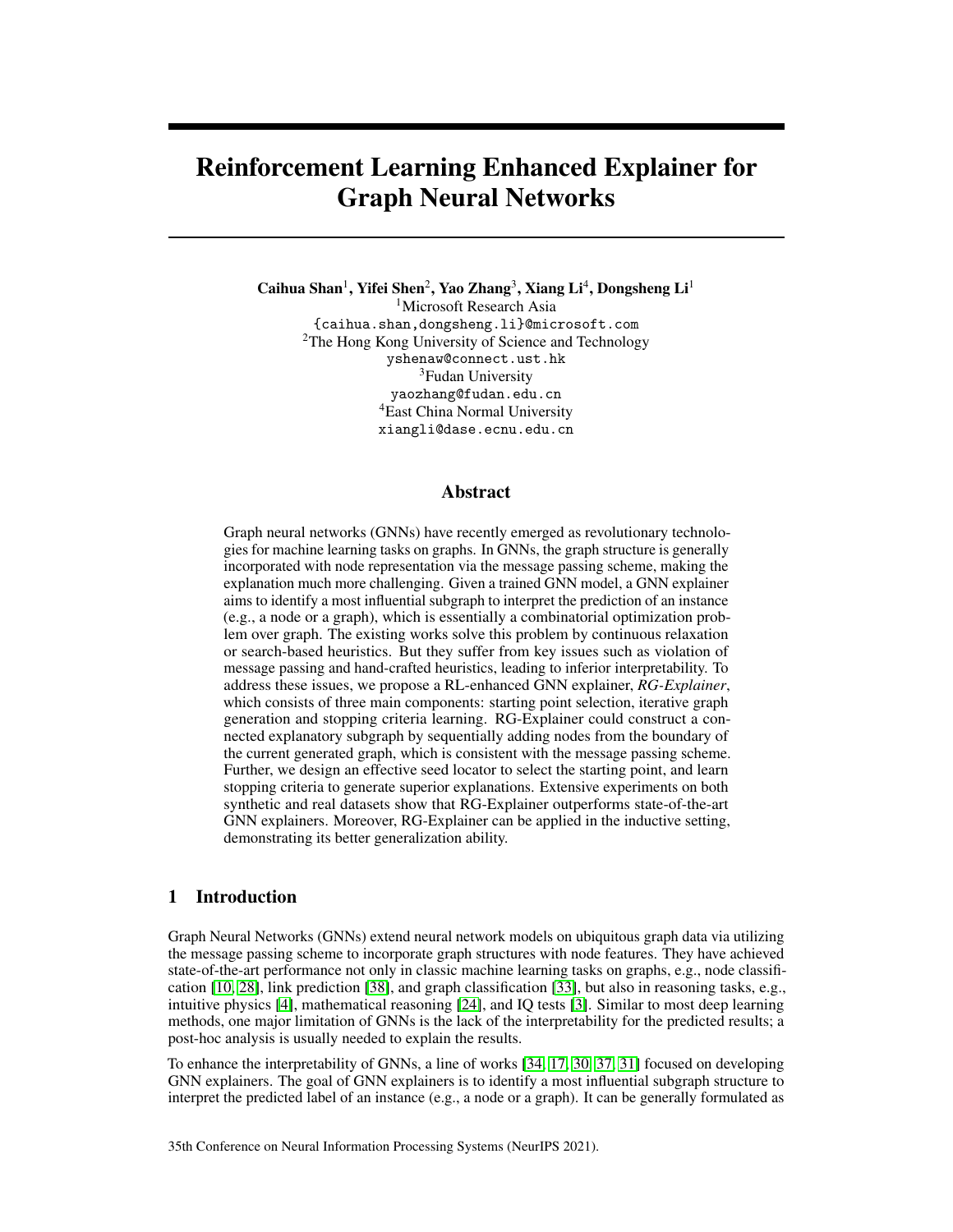an optimization problem that maximizes the mutual information between the predicted results and the distribution of relevant subgraphs under some size constraints.

The pioneering works, e.g., GNNExplainer [\[34\]](#page-10-4) and PGExplainer [\[17\]](#page-9-3), attempt to solve the optimization problem with continuous relaxation. These methods optimize a soft mask matrix for edges, and select the important nodes/edges by the threshold. However, they cannot guarantee that nodes and edges in the output subgraph are connected. Thus, their explanatory subgraphs cannot explicitly visualize the message passing paths. Besides, they consider the importance of each edge independently, and ignore the interactions among selected nodes and edges. Some recent works, such as SubgraphX [\[37\]](#page-10-6) and Causal Screening [\[31\]](#page-10-7), design the search criteria and use search-based methods to solve the optimization problem. Due to the combinatorial property of searching explanatory graph structures, it is difficult to design a general hand-crafted search criterion. These criteria are limited on specific situations and thus not widely applicable.

To address these issues, we propose RG-Explainer, which adopts reinforcement learning to explain GNNs' predictions. Our framework is inspired by classic combinatorial optimization solvers, which consists of three crucial steps: *starting point selection*, *iterative graph generation* and *stopping criteria learning*. These three components work together to generate an explanatory graph that interprets the predicted label of a given node/graph instance, as we elaborate next.

Firstly, starting point selection selects the most important node as the seed node in the instance. If the task is to interpret the prediction of a specific node label, then the most important node refers to the node itself. To explain a graph label, we design a seed locator to learn the node that influences the graph label the most. Iterative graph generation is the key module in our method, which generates the nodes in the explanatory graph sequentially. Specifically, we add an influential node (action) from the neighbors based on the current generated graph (state) at each step. It explicitly guarantees the connectivity of the generated graph. The generation process is controlled by the reward, i.e., the mutual information between the original predicted label and the label made by the generated graph. To ensure a compact and meaningful explanatory graph, we also involve some constraints into the reward, such as size loss, radius penalty and similarity loss. Finally, stopping criteria are learned to further avoid generating very large explanatory graphs.

Furthermore, our method has better generalization ability and can be applied in both transductive and inductive setting. Different from the search-based methods, we learn the heuristics from the data automatically. A well-trained RG-Explainer can infer the explanations of instances which are not involved in the training phase.

We conduct extensive experiments on both synthetic and real-world datasets to show that the proposed RG-Explainer can achieve superior performance compared to state-of-the-art GNN explainers. In particular, our visualization results further demonstrate the better intepretability of our method.

# 2 Related Work

Graph Neural Networks. Graph neural networks (GNNs) have achieved great success on graphstructured data in many real-world applications, including recommender systems, chemistry and bioinformatics [\[8,](#page-9-4) [11,](#page-9-5) [26\]](#page-10-8). The majority of GNNs used today follow the message passing scheme [\[8\]](#page-9-4), which aggregate information from neighbors with different aggregation functions, like mean/max/LSTMpooling in GCN [\[13\]](#page-9-6) and GraphSAGE [\[10\]](#page-9-0), sum-pooling in GIN [\[33\]](#page-10-2), attention mechanisms in GAT [\[28\]](#page-10-0), etc. SGC [\[32\]](#page-10-9) observes that the superior performance of GNNs is mainly due to the neighbor aggregation rather than feature transformation and nonlinearity, and proposed a simple and fast GNN model. APPNP [\[14\]](#page-9-7) shares the similar idea by decoupling feature transformation and neighbor aggregation.

Graph Generation. There have been a variety of methods for graph generation. RVAE [\[20\]](#page-10-10) is a variational auto-encoder (VAE) based method with a regularizer to ensure semantic validity. Normalizing flow based methods including GraphNVP [\[21\]](#page-10-11), GraphAF [\[27\]](#page-10-12), and GraphDF [\[18\]](#page-10-13) utilize invertible neural networks to define mappings between latent variables and data points. Generative adversarial networks (GANs) [\[9\]](#page-9-8) based methods like MolGAN [\[7\]](#page-9-9) and GCPN [\[35\]](#page-10-14) involve a generator and a discriminator, where the generator is adversarially trained to fool the discriminator.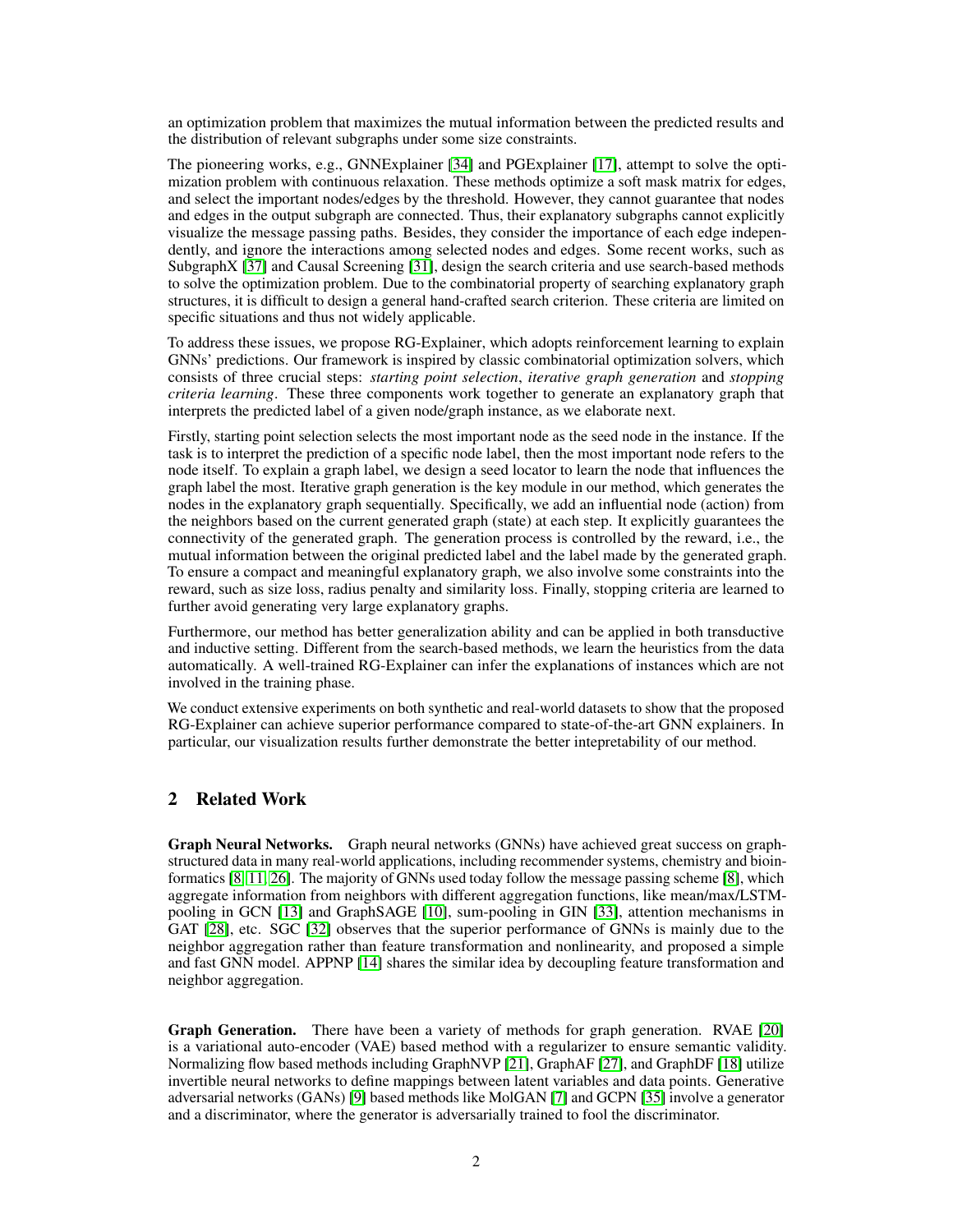From the perspective of graph generation process, they can be classified into one-shot generation and iterative generation. RVAE and MolGAN directly generate adjacency matrices, while GraphAF, GraphDF and GCPN generate graphs by sequentially adding new nodes and edges. Though our proposed RG-Explainer is an iterative generation method, RG-Explainer is different from the graph generation methods in that the above methods generate graph out of the air, while RG-Explainer needs to dynamically select suitable subgraphs to explain the predictions.

Graph Combinatorial Optimization with RL. With the success of deep reinforcement learning in games [\[22\]](#page-10-15), researchers have attempted to utilize RL techniques for the graph combinatorial optimization problems [\[6,](#page-9-10) [19,](#page-10-16) [39,](#page-10-17) [25\]](#page-10-18). Specifically, S2V-DQN [\[6\]](#page-9-10) uses deep Q-learning with graph embedding to learn effective algorithms for the Minimum Vertex Cover, the Maximum Cut and the Traveling Salesman problems. A graph pointer network is proposed in [\[19\]](#page-10-16) to solve the TSP efficiently. Further, Seal [\[39\]](#page-10-17) learns heuristics to detect communities in the graph with policy gradient. Note that explaining GNNs is also a combinatorial optimization problem. Thus, in this paper, we propose a RL-based framework with three dedicated steps to generate explanations.

Post-hoc Analysis in Graph Neural Networks. By extending existing image/text explanation techniques to the graph, some gradient-based methods [\[23,](#page-10-19) [1\]](#page-9-11) are proposed to study the importance of nodes and edges in the graph. However, their performances have been proved to be sub-optimal [\[34\]](#page-10-4) because they cannot incorporate the special properties of graphs.

GNNExplainer [\[34\]](#page-10-4) is the first specific method proposed to explain trained GNNs. It defines the problem as an optimization task, which maximizes the mutual information between the predicted labels and the distribution of possible subgraphs under some constraints. Following the problem setting, PGExplainer [\[17\]](#page-9-3) leverages the representations generated by the trained GNN and adopts a deep neural network to learn the crucial nodes/edges. These methods both utilize the continuous relaxation on edges, and add size and entropy constraints to make the explanation small and sparse. Specifically, they optimize a soft mask matrix for edges, and select crucial nodes/edges by the threshold. However, they compute the importance of each edge independently, which may lead to a disconnected explanatory graph with information redundancies. Our model sequentially adds important nodes from the neighbors of the current generated graph, which considers the information already involved in the current graph and ensures the connectivity.

SubgraphX [\[37\]](#page-10-6) uses Monte Carlo tree search and Shapley value as a score function to find the best connected subgraphs as explanations for GNNs. Causal Screening [\[31\]](#page-10-7) is another search-based method, but it uses greedy search and causality measure to generate the explanations. Different from the search-based methods where heuristics are usually hand-crafted, our method uses RL to learn heuristics from data, which can be widely applicable. Besides, our learning-based method could train by a small set of instances, and infer the explanations of many other similar unseen instances much faster than the search-based methods.

Different from the instance-level explanation, there also exists the model-level explanation to investigate general patterns for predictions. For example, XGNN [\[36\]](#page-10-20) utilizes the graph generator to interpret GNNs at the model-level. In particular, the instance-level explainer interprets the prediction for a certain given instance while the model-level explainer is input-independent and less precise.

# 3 Preliminary

In this section, we first introduce the notations used and then give the formal problem definition.

**Graph.** Let  $G = (\mathcal{V}, \mathcal{E})$  denote the graph with node set  $\mathcal{V} = \{v_1, v_2 \cdots v_N\}$  and edge set  $\mathcal{E} \in \mathcal{V} \times \mathcal{V}$ . Nodes in V could be associated with d-dimensional node features  $\mathcal{X} \in \mathbb{R}^{N \times d}$ . The graph G is described by the adjacency matrix A such that each entry  $A_{ij} = 1$  if  $e_{ij} \in \mathcal{E}$ ; 0, otherwise.  $\ddot{A} = A + I_N$  denotes the adjacency matrix with added self-loops. A symmetrically normalized adjacency matrix with self-loops  $\widehat{A}$  could be computed by  $\widehat{D}^{-1/2}\widetilde{A}\widetilde{D}^{-1/2}$ , where  $\widehat{D}$  is the diagonal degree matrix of  $A$ .

**Message Passing.** Given an input graph G and node features  $\mathcal{X}$ , a GNN model  $f(G, \mathcal{X})$  learns node representations. To fuse the information of both node features and graph topology in node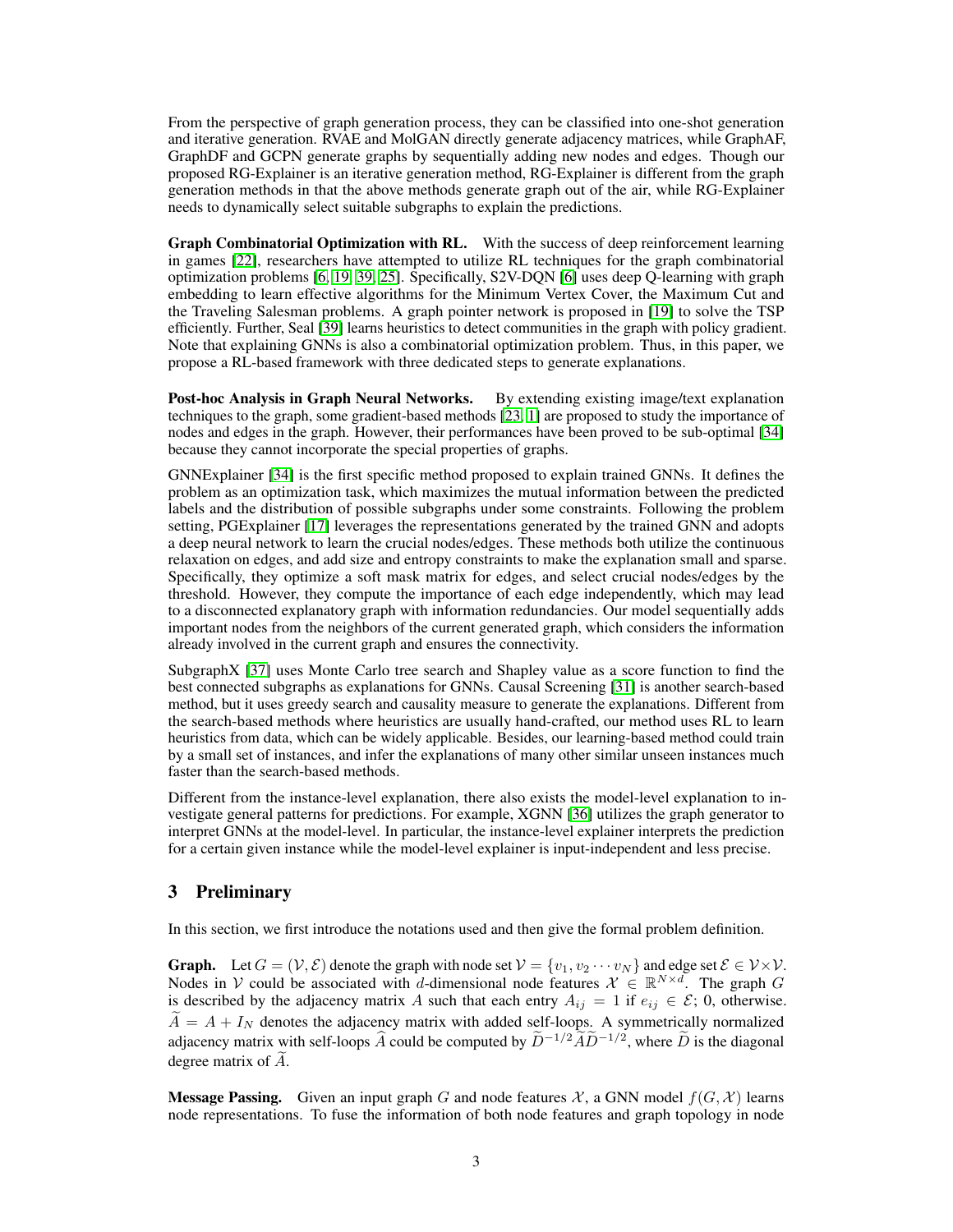

Figure 1: Illustration for explaining GNNs on graph classification. It contains two main components: a locator and a generator. The locator selects a seed node and feeds it into the generator. Based on the seed node, the generator then generates a complete explanatory graph and obtains the final reward from the environment. This reward is used as feedback to update the generator and the locator. We alternatively optimize the generator and locator until convergence.

representation vectors, GNN models utilize the message passing scheme to aggregate information from node neighbors. At each layer l, a node v aggregates all the messages in the  $(l-1)$ -th layer from all its neighbors to generate its embedding:  $h_v^l = \text{update}(\sum_{w \in N(v)} \text{message}(h_v^{l-1}, h_w^{l-1}), h_v^{l-1}),$ where  $N(v)$  is the neighbor set of node v. With L layers, each node v generates its embedding vector  $z_v = h_v^L$  from the L-hop neighborhood. In the node classification task, we train an classifier with  $z_v$ as input to predict the label for node  $v$ . In the graph classification task, we first use an aggregation function **readout** $({z_v})$  to generate the graph representation, which is further fed into a classifier to predict the label.

**Problem Definition.** Given an input graph  $G = (\mathcal{V}, \mathcal{E})$  and a trained GNN model  $f(\cdot)$ , GNN explainers aim to generate an explanatory subgraph  $S = (\mathcal{V}_S, \mathcal{E}_S)$ , where  $\mathcal{V}_S \in \mathcal{V}$  and  $\mathcal{E}_S \in \mathcal{E}$ . The goal is to maximize the mutual information between the original label prediction  $Y = f(G)$  and the label prediction distribution based on the generated explanatory subgraph. Formally, the objective can be given as  $\max_S MI(Y, S) = H(Y) - H(Y|S)$ , where  $MI(\cdot)$  is the mutual information function and  $H(\cdot)$  is the entropy function. Since  $H(Y)$  is fixed in the explanation stage, the objective can be rewritten as  $\min_{S} H(Y|S)$ .

## 4 Methodology

The objective  $\min_S H(Y|S)$  is intractable since there are exponential candidates for S. It can be considered as a combinatorial optimization problem, where we need to choose a subset of nodes in the graph to optimize the objective. We explore how RL can be used to iteratively understand the representations produced by GNNs, and generate the explanatory subgraph optimizing the objective. Three proposed components will be described in the following.

#### <span id="page-3-0"></span>4.1 Iterative Graph Generation (Graph Generator)

Given a starting point  $v_0$ , the graph generator is used to generate a connected subgraph  $S =$  $\{v_0, v_1 \cdots v_T\}$ , where we select one node in a step and T is the total number of steps. Specifically, at the t-th step, we have the current partial solution  $S_t = \{v_0, v_1 \cdots v_{t-1}\}$ . We next select a new node  $v_t$  from the boundary  $\partial S_{t-1}$  and expand the solution  $S_t = S_{t-1} \cup \{v_t\}$ . The state is defined as the combined representation of both  $v_0$  and  $S_{t-1}$ . The action space is the boundary  $\partial S_{t-1} = \bigcup_{v \in S_{t-1}} N(v) \setminus S_{t-1}$ . We further associate the solution with a reward value.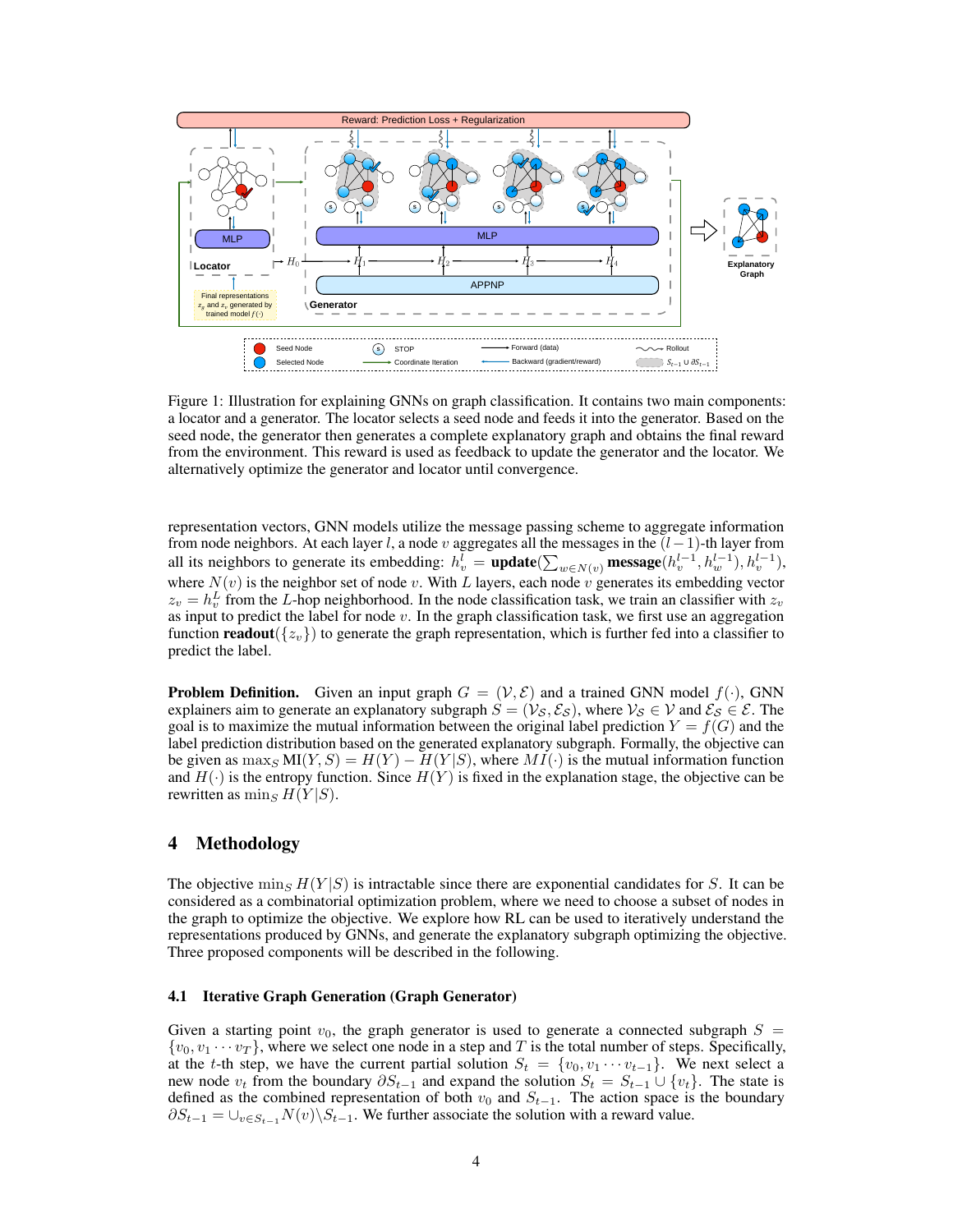**State.** At the  $t$ -th step, we first augment each node feature vector by adding the information of the starting point and the current partial subgraph. For each node v in  $S_{t-1}$  or  $\partial S_{t-1}$ , we concatenate two values with its original feature vector  $x_v$ :

$$
x'_{v} = [x_{v}, 1_{\{v \in \{v_{0}\}\}}, 1_{\{v \in S_{t-1}\}}], \quad X'_{t} = [x'_{v}]_{\forall v \in S_{t-1} \cup \partial S_{t-1}}, \tag{1}
$$

where 1 is the indicator function and  $1_{\{v \in S\}} = 1$  if  $v \in S$  otherwise 0. We concatenate the augmented node features and obtain the initial state representation  $X_t'$ .

Each node could further combine information from its current neighborhood. To achieve this, we utilize some existing GNN methods, e.g., APPNP [\[14\]](#page-9-7), which separate the non-linear transformation and information propagation. These methods have shown to be highly efficient and also effective. Specifically, we have the following update equation:

$$
H_t^{(0)} = \Theta_1 X_t', \quad H_t^{(l+1)} = (1 - \alpha) \hat{A} H_t^{(l)} + \alpha H_t^{(0)}, \tag{2}
$$

where  $\Theta_1$  is the trainable weight matrix, A is the symmetrically adjacency matrix, and  $\alpha$  is a hyperparameter used to control weight. After L-layer updates, we obtain the node representations  $H_t^L$ . we feed them into a MLP to improve the representation ability:

$$
\bar{H}_t(v) = \text{MLP}(H_t^L(v); \Theta_2), v \in S_{t-1} \cup \partial S_{t-1},
$$
\n(3)

where  $\Theta_2$  is the learnable parameters in the MLP. At the t-th step, we only consider the nodes in  $S_{t-1}$ and  $\partial S_{t-1}$  because other nodes do not influence the state and action space.

<span id="page-4-0"></span>**Action.** Since the connectivity of the generated subgraph is required, we take  $\partial S_{t-1}$  as the action space at the t-th step. We utilize a softmax function to calculate the probability of taking an action  $v \in \partial S_{t-1}$ :

<span id="page-4-1"></span>
$$
a_t(v) = \frac{\exp(\theta_3^T \bar{H}_t(v))}{\sum_{u \in \partial S_{t-1}} \exp(\theta_3^T \bar{H}_t(u))}, \ v \in \partial S_{t-1},\tag{4}
$$

where  $\theta_3$  is the trainable parameter vector.

**Objective.** Following [\[17\]](#page-9-3), we use the cross-entropy function to replace the conditional entropy function  $\min_{S} H(Y|S)$  with N given instances. We rewrite the objective as:

<span id="page-4-2"></span>
$$
\text{ Prediction Loss} = -\frac{1}{N} \sum_{n=1}^{N} \sum_{c=1}^{C} P(Y = c) \log P(f(S_n) = c),\tag{5}
$$

where  $S_n$  is the explanatory subgraph for the *n*-th instance, C is the number of possible predicted labels,  $P(Y = c)$  is the probability that the original output of the trained GNN f is c, and  $P(f(S_n) =$ c) is the probability that the label prediction of f on the subgraph  $S_n$  is c.

We further introduce some regularization terms to restrict the characteristics of the explanatory subgraph. To obtain a compact and succinct explanatory subgraph  $S$ , we define a size loss and a radius penalty, respectively. The size loss is used to limit the number of nodes in  $S$  while the radius penalty can compute the longest length of the shortest path from the seed node to other nodes in S. We also introduce a similarity loss that measures the similarity between the original node representation  $z_{v_0}$  and the new representation generated on S. Formally, these loss function are defined as:

Size Loss = 
$$
||S||_1
$$
, Radius Penalty =  $\max_{u \in S}$  Distance $(v_0, u)$ , Similarity Loss =  $||\bar{H}_T(v_0) - z_{v_0}||_2$ . (6)

The final objective is to minimize

 $\mathcal{L}(S)$  = Prediction Loss +  $\lambda_1 \cdot$  Size Loss +  $\lambda_2 \cdot$  Radius Penalty +  $\lambda_3 \cdot$  Similarity Loss, (7)

where  $\lambda_*$  are hyper-parameters to control the term importance.

**Reward.** We take the objective function loss  $\mathcal{L}$  as the (negative) reward. However, the loss cannot be separated into each generation step. If we simply compute  $\mathcal{L}(S_t)$  at the t-th step and regard it as the reward  $r_t$  for the state-action pair  $(s_t, a_t)$ , it could lead to the sub-optimal results. Therefore, we do not compute intermediate rewards when adding a new node to the subgraph. We only return the reward  $-\mathcal{L}(S)$  when we complete the generation process of S.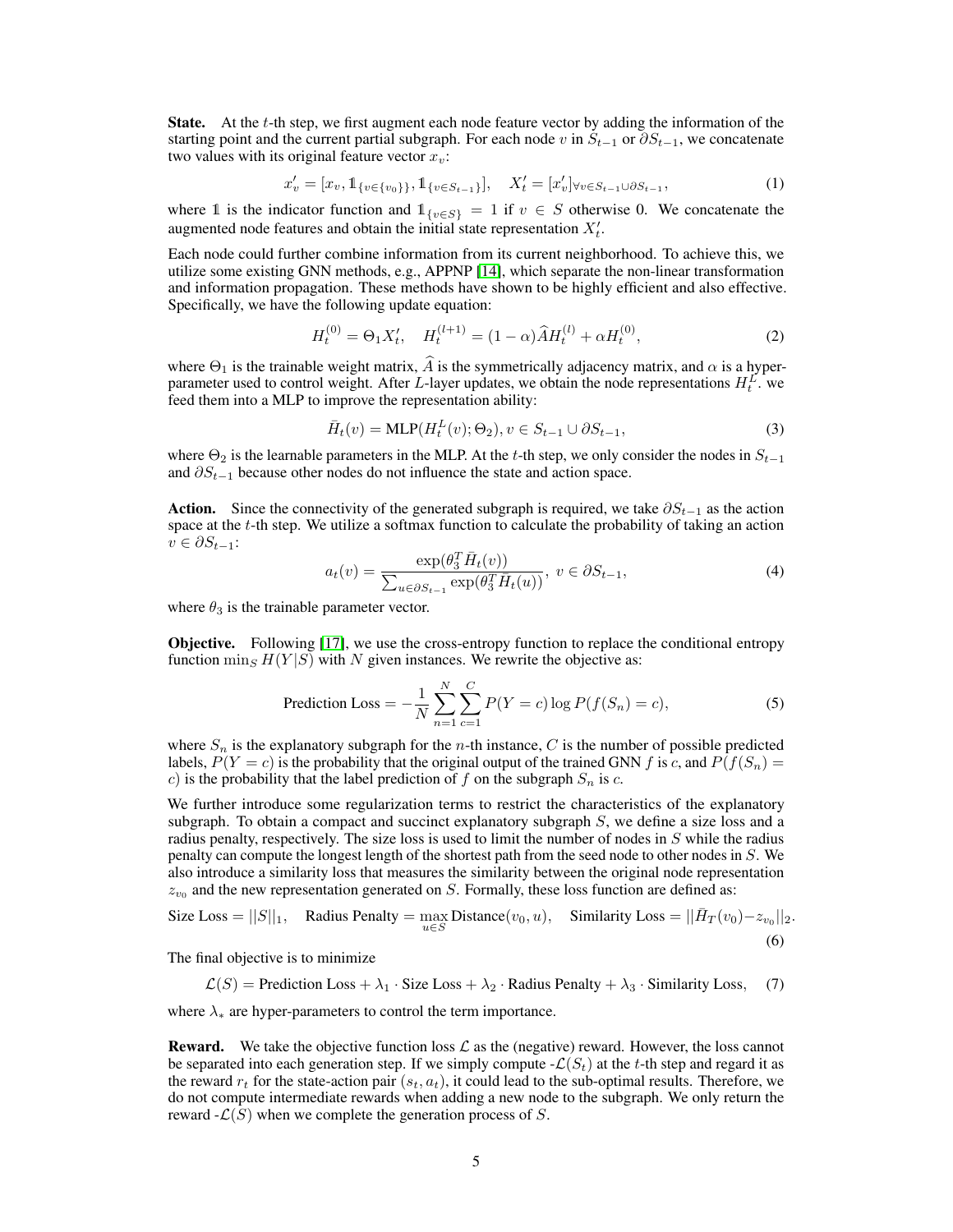**Optimization with policy gradient.** We learn the graph generator  $\mathbb{G} = {\Theta_1, \Theta_2, \theta_3}$  via policy gradient. The policy  $\pi_{\theta}$  is learned to maximize  $\mathbb{E}_{S|v_0\sim \mathbb{G}}[-\mathcal{L}(S)]$ , whose policy gradient is

$$
\nabla \mathbb{E}_{S|v_0 \sim \mathbb{G}}[-\mathcal{L}(S)] = \mathbb{E}_{v_1, \dots, v_T|v_0 \sim \mathbb{G}}\left[\sum_{t=1}^T \nabla \log \pi_\theta(v_t|S_{t-1}) \cdot Q(S_{t-1}, v_t)\right].
$$
\n(8)

Here,  $S_0$  is the given seed  $v_0$  and  $Q(S_{t-1}, v_t) = \mathbb{E}_{v_{t+1},...,v_T|S_t \sim \mathbb{G}}[-\mathcal{L}(S)]$  is the state-action value function. Specifically, we use the Monte-Carlo estimation to approximate  $Q$  values:

$$
Q(S_{t-1}, v_t) = \begin{cases} \frac{1}{M} \sum_{i=1}^{M} -\mathcal{L}(S^{(i)}) & \text{when } t < T \\ -\mathcal{L}(S_{t-1} \cup v_t) & \text{when } t = T \end{cases}
$$
(9)

where  $S^{(i)}$  ( $i = 1, ..., M$ ) are rollouts (i.e., complete explanatory graphs) sampled from the policy given the partial solution  $S_{t-1}$  and  $v_t$ . In this way, we can distribute reward signals at all steps.

#### 4.2 Stopping Criteria Learning

We further learn the stopping criteria to judge the goodness of the current generated graph. We add a special STOP action into the action space to learn node selection and stopping criteria simultaneously. Since we have already obtained the node representation  $\bar{H}_t$  in the current state, the STOP action could aggregate the representations with self-attention mechanism:

$$
\gamma_t(v) = \frac{\exp(\theta_4^T \bar{H}_t(v))}{\sum_{u \in \{S_{t-1} \cup \partial S_{t-1}\}} \exp(\theta_4^T \bar{H}_t(u))}, \quad \bar{H}_t(\text{STOP}) = \sum_{v \in \{S_{t-1} \cup \partial S_{t-1}\}} \gamma_t(v) \bar{H}_t(v). \tag{10}
$$

where the parameter  $\theta_4$  helps to learn the attention  $\gamma_t(v)$  for each node v in the current state.

After having  $\bar{H}_t(\text{STOP})$ , we could put it into Eqn. [4,](#page-4-0) and compute  $a_t(\text{STOP})$  and  $a_t(v)_{\forall v \in \partial S_{t-1}}$ together. In practice, we also set a maximum number of generation steps to avoid generating very large subgraphs.

#### 4.3 Starting Point Selection (Seed Locator)

For node classification tasks, the starting point is the node instance whose predicted label needs to be interpreted. However, the starting point is difficult to select for a graph instance. To solve the problem, we need to construct a seed locator  $\mathbb L$  to first identify the most influential node in the graph and then generate the explanatory subgraph from that node.

Given N graph instances  $g_n$ , the objective in Eqn. [5](#page-4-1) could be rewritten with the locator  $\mathbb{L}$ :

$$
\min_{\mathbb{G}, \mathbb{L}} -\frac{1}{N} \sum_{n=1}^{N} \sum_{c=1}^{C} P(f(g_n) = c) \log P(f(\mathbb{G}(\mathbb{L}(g_n))) = c), \tag{11}
$$

where both the generator  $\mathbb G$  and the locator  $\mathbb L$  are to be learned. The regularization terms in Eqn. [6](#page-4-2) can be further added to the objective for more constraints. We train  $\mathbb G$  and  $\mathbb L$  coordinately, i.e., we fix the parameters in one module and train the other module to optimize the objective in Eqn. [11](#page-5-0) iteratively.

When we fix  $\mathbb{L}$ , the way to train  $\mathbb{G}$  is the same as described in Sec. [4.1.](#page-3-0) Here we introduce how to construct  $\mathbb L$  when  $\mathbb G$  is fixed. Based on  $\mathbb G$ , we can generate a subgraph S for each node in the graph instance and compute the corresponding reward  $-\mathcal{L}(S)$ . A straightforward way is to enumerate over all the nodes and select the node with the highest reward. However, such a brute-force method is computationally infeasible when we have many graph instances. Therefore, we adopt a learning-based method. Specifically, we use a three-layer MLP to model the influence of a node  $v_{i,n}$  on the label of the graph instance  $g_n$ :

<span id="page-5-0"></span>
$$
\omega_{i,n} = \text{MLP}([z_{g_n}, z_{v_{i,n}}]),\tag{12}
$$

where  $z_{g_n}$  and  $z_{v_{i,n}}$  are the final representations of the graph instance  $g_n$  and the node  $v_{i,n}$  generated by the trained model  $f(\cdot)$ , respectively. Because the goal of L is to return the node  $v_{i,n}$  with highest  $\omega_{i,n}$  for graph  $g_n$ , we utilize the Kullback-Leibler divergence loss, KLDivLoss( $\omega_{i,n}, -\mathcal{L}(\mathbb{G}(v_{i,n}))),$ which aims to make the distribution between estimated values  $\omega_{i,n}$  and the actual reward of explanatory subgraph produced by the current generator close. The softmax layers are used to transform  $\omega_{i,n}$ and  $-\mathcal{L}(\mathbb{G}(v_{i,n}))$  into two distributions over the nodes  $v_{i,n}$  in graph  $q_n$ . We sample graph instances to train the MLP, and let L learn what kind of seed nodes has the highest reward to minimize Eqn[.11.](#page-5-0)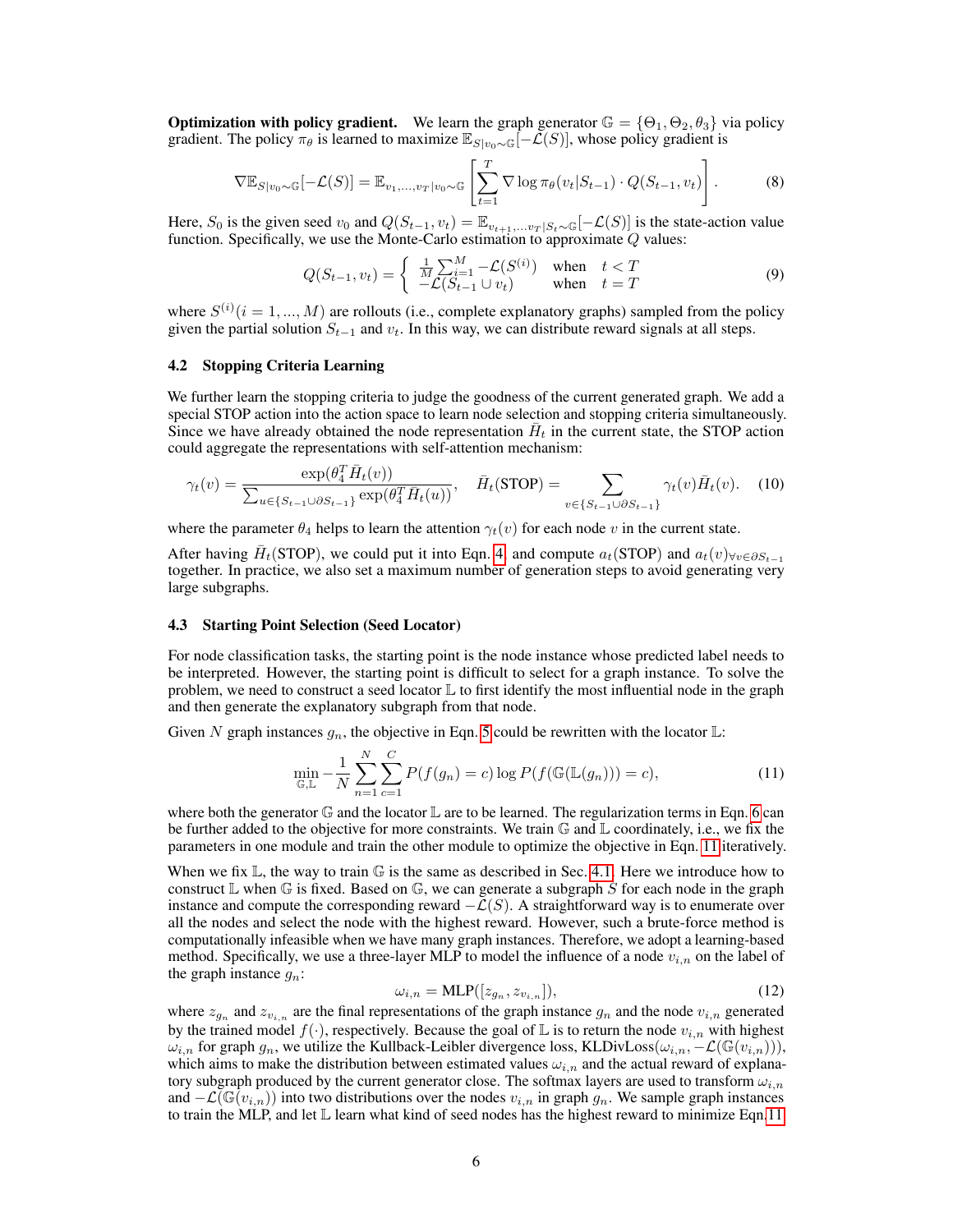#### 4.4 Pre-training

In this section, we show the pre-training strategies with Maximum Log-Likelihood Estimation (MLE) that can be used to initialize the generator  $\mathbb G$  and the locator  $\mathbb L$ , respectively.

**Pretrain**  $\mathbb{G}$ . The generator  $\mathbb{G}$  produces an unordered set S but in an ordered sequence. We maximize over all possible generated orderings for an explanatory graph [\[29\]](#page-10-21):

<span id="page-6-0"></span>
$$
\max_{\tau} \sum_{i=1}^{T} \log \mathbb{G}(v_{\tau(i)} | \{v_0, v_{\tau(1)}, ..., v_{\tau(i-1)}\}),
$$
\n(13)

where  $\tau$  is any *valid* permutation given S. Here, the validity means that each  $v_{\tau(i)}$  should be in the boundary of  $\{v_0, v_{\tau(1)}, ..., v_{\tau(i-1)}\}.$ 

Considering there are at most  $T!$  orderings in the worst case, we use a bootstrapped way with set2set [\[29\]](#page-10-21) to approximate Eqn. [13.](#page-6-0) Specifically, we optimize Eqn. [13](#page-6-0) by maximizing the following set-wise log-likelihood instead:

<span id="page-6-1"></span>
$$
\sum_{i=1}^{T} \log \mathbb{G}(v_{\tau^*(i)} | \{v_0, v_{\tau^*(1)}, ..., v_{\tau^*(i-1)}\}),
$$
\n(14)

where  $\tau^*(i) = \arg \max \mathbb{G}(\cdot | \{v_0, v_{\tau^*(1)}, ..., v_{\tau^*(i-1)}\})$ . Here we utilize the 3-hop neighborhood of seed nodes as the initial explanations  $S$  (i.e., pre-training samples). After constructing the samples, we train  $\mathbb G$  to maximize the set-wise log-likelihood in Eqn. [14.](#page-6-1) Vinyals et al. [\[29\]](#page-10-21) also pointed out if we naively optimize it, the model would pick a random ordering and get stuck on it. Thus, a list-wise log-likelihood is also necessary to explore the space of ordering. For each pretrain sample S, we choose a valid permutation  $\tau'$  with random lengths in advance, and optimize the list-wise MLE:  $\sum_{i=1}^T \log \mathbb{G}(v_{\tau'(i)}|\{v_0, v_{\tau'(1)}, ..., v_{\tau'(i-1)}\}).$ 

**Pretrain**  $\mathbb{L}$ . We pretrain the locator  $\mathbb{L}$  without the generator  $\mathbb{G}$ . Similar as in  $\mathbb{G}$ , we utilize the 3-hop neighborhood of a node as the initial explanatory subgraph S. We randomly sample some nodes in the graph instances and compute the rewards of their 3-hop neighborhoods. These samples are used to pretrain the parameters in L.

## 5 Experiments

In this section, we first introduce our experimental setup. Then we compare RG-Explainer with two state-of-the-art baselines GNNExplainer [\[34\]](#page-10-4) and PGExplainer [\[17\]](#page-9-3) in both qualitative and quantitative evaluations. Further, we evaluate the performance of our method in the inductive setting. Due to the space limitation, we move the pseudocode, implementation details and ablation study to the supplementary materials. We also attach our codes in the supplementary materials.

#### 5.1 Setup

For fairness, we follow the experimental setup in [\[17,](#page-9-3) [12\]](#page-9-12), i.e., the same datasets, trained GNN model and evaluation metrics. Besides, we also utilize the same fine-tuned parameters in [\[12\]](#page-9-12) for our competitors, GNNExplainer and PGExplainer.

Datasets. We use six datasets, in which four synthetic datasets (BA-shapes, BA-Community, Tree-Cycles and Tree-Grid) are used for the node classification task and two datasets (BA-2motifs and Mutagenicity) are used for the graph classificition task. These datasets are composed of *motifs* and *bases*. The motif is a small but important substructure in a graph, which has been shown to play a crucial role in predicting the label of node/graph instances [\[5,](#page-9-13) [15,](#page-9-14) [16\]](#page-9-15). The base is the remaining part of a graph which is randomly generated. Motifs are taken as the ground-truth and the goal of explainers is to find them. Details of these datasets are described as follows.

(a) The BA-shapes dataset consists of one Barabasi-Albert(BA) graph [\[2\]](#page-9-16) as the base and 80 housestructure motifs. Each motif is randomly attached to a node in BA graph and extra edges are added as noises. (b) The BA-community dataset is comprised of two BA-shapes with different node features generated by Gaussian distributions. The extra edges are also added to connect two BA-shapes. (c)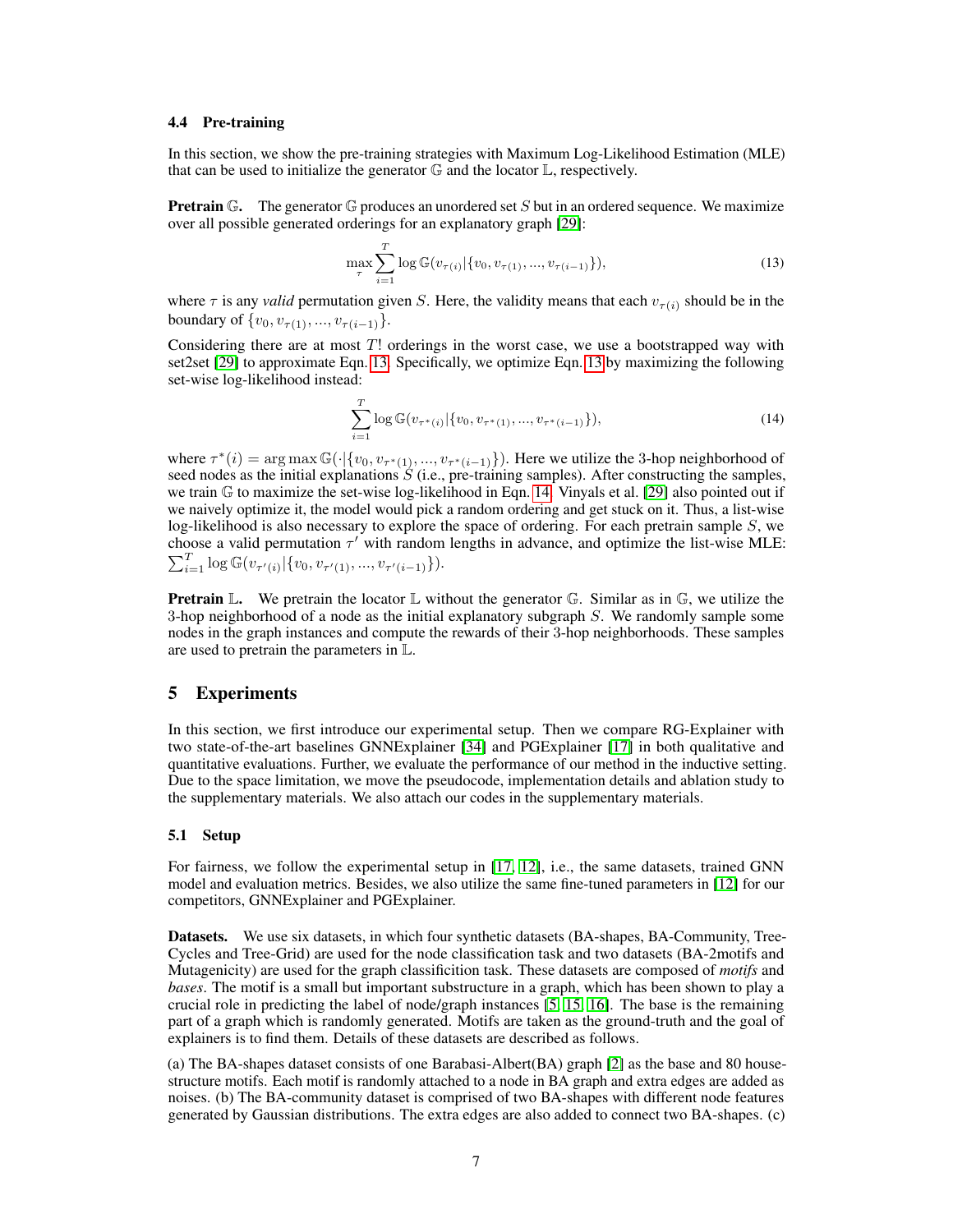<span id="page-7-0"></span>

|                                               | <b>BA-Shapes</b> | <b>Node Classification</b><br><b>BA-Community</b> | <b>Graph Classification</b><br>BA-2motifs<br><b>MUTAG</b> |  |  |
|-----------------------------------------------|------------------|---------------------------------------------------|-----------------------------------------------------------|--|--|
| Explanations<br>by GNN-<br>Explainer          |                  |                                                   |                                                           |  |  |
| Explanations<br>by PG-<br>Explainer           |                  |                                                   |                                                           |  |  |
| Explanations<br>by RG-<br>Explainer<br>(ours) |                  |                                                   |                                                           |  |  |
| Ground-<br>Truth<br>Motif                     |                  |                                                   |                                                           |  |  |

Table 1: Visualization (Qualitative Evaluation)

The Tree-cycles dataset includes a multi-level binary tree as the base and 80 six-node cycle motifs. The cycle motifs are randomly attached to the tree. (d) The Tree-grid dataset is similar to Tree-cycles, which uses the  $3 \times 3$  grid motifs instead. (e) The BA-motifs dataset has 1000 graphs where half of them are a BA graph attached with a house-structure motif, while the rest are a BA graph attached with a five-node cycle motif. (f) The Mutagenicity dataset is a real dataset, which includes 4337 molecule graphs. They can be classified as mutagenic or nonmutagenic depending on whether having  $NH<sub>2</sub>$  or  $NO<sub>2</sub>$  motifs.

Model. We use the trained GNN model in [\[12\]](#page-9-12), whose architecture is given in [\[17,](#page-9-3) [34\]](#page-10-4). Specifically, the model that consists of three consecutive Graph Convolution layers connected with a fully connected layer is used for node classification. For graph classification, the model includes three consecutive Graph Convolution layers fed into two max and mean pooling layers, respectively. The two pooling layer output embeddings are then concatenated to generate the input for a fully connected layer for graph classification.

Metrics. The motifs in each dataset are the ground-truth explanations. The edges in the motif are positive and other edges are negative. GNNExplainer and PGExplainer return a mask matrix to represent the importance of each edge in the instance. Our method generates a subgraph. Based on the generation order of edges, we could also assign different weights to edges. Therefore, the explanation problem can be formalized as a binary classification task, where edges in the ground-truth motif are taken as prediction labels and the weights of edges are viewed as prediction scores. With the explanatory subgraph provided by explainers, the AUC score can be computed to measure the accuracy for quantitative evaluation.

#### 5.2 Qualitative evaluation

Table [1](#page-7-0) visualizes some examples of explanatory graphs on all the datasets. For node classification, we amplify the center node instance and generate the subgraph from it. For graph classification, the graph represents the whole graph instance. We use different colors to denote node labels.

Intuitively, a superior explainer should include more edges in the ground-truth motif and less irrelevant nodes and edges in the explanatory subgraph. To show whether explainers assign larger weights to edges in the motif, we use the bold black edges to represent the top- $k$  edges, where  $k$  is the number of edges inside the ground-truth motif.

For easy cases, all the methods could find the ground-truth motif. Thus, we choose some difficult instances to show advantages of our method. From the table, we see that all the three methods can generate subgraphs that contain the ground-truth "house" motif on both BA-Shapes and BA-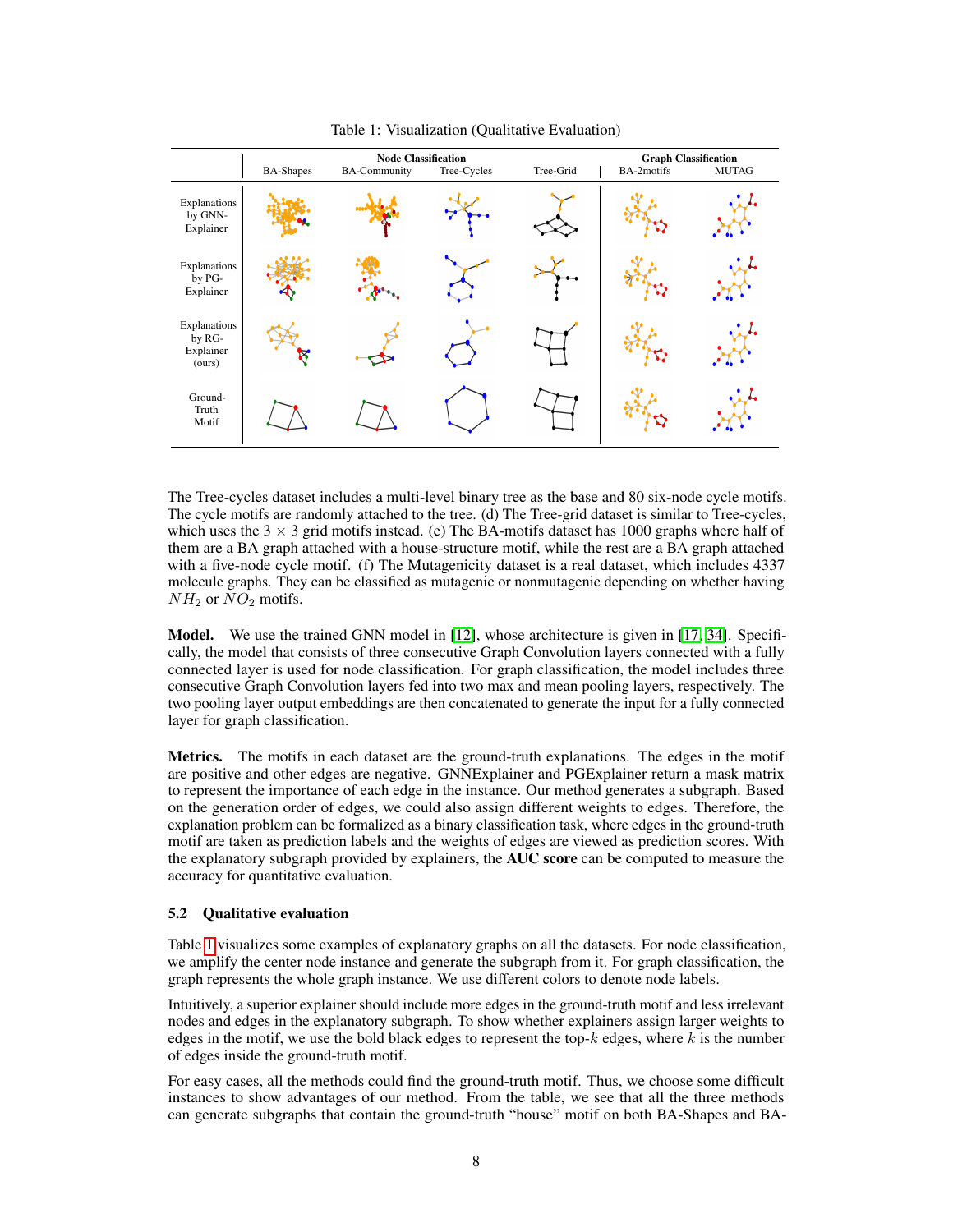<span id="page-8-0"></span>

|                     |                   | <b>Node Classification</b> | <b>Graph Classification</b> |                   |                   |                 |  |  |  |
|---------------------|-------------------|----------------------------|-----------------------------|-------------------|-------------------|-----------------|--|--|--|
|                     | <b>BA-Shapes</b>  | <b>BA-Community</b>        | Tree-Cycles                 | Tree-Grid         | BA-2motifs        | <b>MUTAG</b>    |  |  |  |
| GNNExplainer        | $0.742 + 0.006$   | $0.708 + 0.004$            | $0.540 + 0.017$             | $0.714 \pm 0.002$ | $0.499 \pm 0.004$ | $0.606 + 0.003$ |  |  |  |
| PGExplainer         | $0.999 + 0.000$   | $0.825 + 0.040$            | $0.760 + 0.014$             | $0.679 + 0.008$   | $0.133 + 0.046$   | $0.847 + 0.081$ |  |  |  |
| RG-Explainer (ours) | $0.985 \pm 0.013$ | $0.919 + 0.017$            | $0.787 + 0.099$             | $0.927 + 0.031$   | $0.657 + 0.107$   | $0.873 + 0.028$ |  |  |  |
| Improve             | $-1.5\%$          | 11.4%                      | 3.6%                        | 29.8%             | 31.7%             | 2.8%            |  |  |  |
|                     |                   |                            |                             |                   |                   |                 |  |  |  |

Table 2: Explanation AUC (Quantitative Evaluation).

<span id="page-8-1"></span>

Figure 2: Comparison between RG-Explainer and PGExplainer in the inductive setting.

Community datasets. However, both GNNExplainer and PGExplainer include many irrelevant nodes and edges, while our method adopts the stopping criteria to generate more concise subgraphs. On both Tree-Cycles and Tree-Grid datasets, since we select the connection node between the base and the motif as the node instance, it is hard to identify the ground-truth motif (cycle or grid) exactly. This is because the explanatory subgraphs could easily include the base. Compared with competitors, our method can generate the explanatory subgraphs that contain the complete ground-truth motifs, i.e., edges in the motifs are all marked as black.

For graph classification, explainers should identify the ground-truth motif that decides the label of graph instances. For the instance in BA-2motifs, the ground-truth "house" motif is located at the right bottom. Both GNNExplainer and PGExplainer involve accurate and wrong edges in the explanations, while our method only adds edges in the ground-truth "house" motif to the generated subgraph. For the MUTAG dataset, both PGExplainer and our method identify the correct motif. In particular, our method correctly locates the O atom and obtains the ground-truth motif  $NO<sub>2</sub>$ .

#### 5.3 Quantitative evaluation

We next show the quantitative results in Table [2.](#page-8-0) For each method, we compute the average AUC scores and standard deviations over 10 runs. Note that the AUC scores reported here are a bit different from that in the original papers due to the unstable convergences [\[12\]](#page-9-12).

From the table, we see that our method RG-Explainer achieves the best results on 5 out of 6 datasets. For example, the AUC score of RG-Explainer on Tree-Grid is 0.927 while that of the runner-up is only 0.714, leading to an improvement of 29.8%. On the BA-Shapes dataset, RG-Explainer achieves comparable results with the winner's and significantly outperforms GNNExplainer. These results show the advantage of applying reinforcement learning techniques in constructing explanatory subgraphs. Further, since the constructed subgraphs are connected, they could better characterize motifs in the graph. Note that in the graph classification task, our method uses a locator to first select the seed nodes. We also test the performance of the locator and find that the locator selects  $\sim 66\%$ and ∼ 84% accurate seed nodes (i.e., nodes in the ground-truth motif) for BA-2Motifs and MUTAG, respectively. This further explains the good performance of RG-Explainer for graph classification.

#### 5.4 Inductive setting

We further test the performance of RG-Explainer in the inductive setting. We compare it with PGExplainer, which are both learning-based methods. Specifically, we vary the training set sizes from  $\{10\%, 30\%, 50\%, 70\%, 90\%\}\$  and take the remaining instances for testing. For each dataset, we run the experiments 10 times and compute the average AUC scores.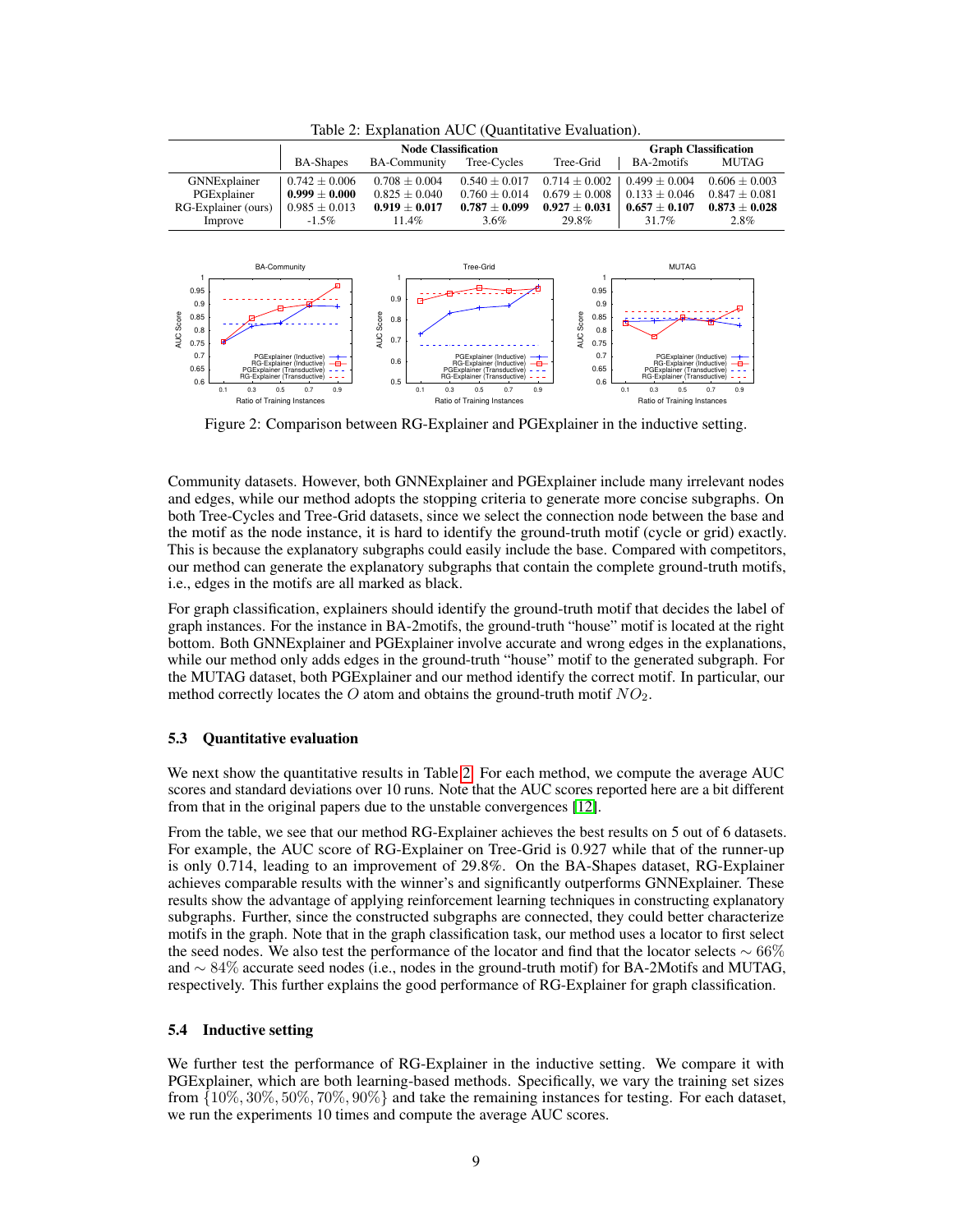Due to the limited space, Fig [2](#page-8-1) only shows the results on BA-Community, Tree-Grid and MUTAG datasets. For other datasets, see the supplementary material. The figure also includes the results of both methods in the transductive setting (i.e., use all the instances) for reference. From the figure, RG-Explainer generally outperforms PGExplainer as the training set size increases. For example, with only 10% training instances in the Tree-Grid dataset, RG-Explainer significantly outperforms PGExplainer by a large margin. This shows that RG-Explainer generalizes better than PGExplainer.

### 6 Conclusion

We present RG-Explainer to generate the instance-level explanations for GNNs in this paper. The RL-based generator is proposed to ensure the message passing nature of GNNs. Besides, we design the seed locator and stopping criteria to find the most influential node in a graph instance and check whether the generated explanatory graph is good enough, respectively. Though our method increases the transparency of GNN predictions, it may put GNN models at a high risk of being attacked. How to utilize the GNN explanations to make GNN models more robust is a future research direction.

#### **References**

- <span id="page-9-11"></span>[1] F. Baldassarre and H. Azizpour. Explainability techniques for graph convolutional networks. *arXiv preprint arXiv:1905.13686*, 2019.
- <span id="page-9-16"></span>[2] A.-L. Barabási and R. Albert. Emergence of scaling in random networks. *science*, 286(5439):509–512, 1999.
- <span id="page-9-2"></span>[3] D. Barrett, F. Hill, A. Santoro, A. Morcos, and T. Lillicrap. Measuring abstract reasoning in neural networks. In *ICML*, pages 511–520. PMLR, 2018.
- <span id="page-9-1"></span>[4] P. W. Battaglia, R. Pascanu, M. Lai, D. Rezende, and K. Kavukcuoglu. Interaction networks for learning about objects, relations and physics. *arXiv preprint arXiv:1612.00222*, 2016.
- <span id="page-9-13"></span>[5] A. R. Benson, D. F. Gleich, and J. Leskovec. Higher-order organization of complex networks. *Science*, 353(6295):163–166, 2016.
- <span id="page-9-10"></span>[6] H. Dai, E. B. Khalil, Y. Zhang, B. Dilkina, and L. Song. Learning combinatorial optimization algorithms over graphs. In *NeurIPS*, pages 6348–6358, 2017.
- <span id="page-9-9"></span>[7] N. De Cao and T. Kipf. Molgan: An implicit generative model for small molecular graphs. *arXiv preprint arXiv:1805.11973*, 2018.
- <span id="page-9-4"></span>[8] J. Gilmer, S. S. Schoenholz, P. F. Riley, O. Vinyals, and G. E. Dahl. Neural message passing for quantum chemistry. In *ICML*, pages 1263–1272, 2017.
- <span id="page-9-8"></span>[9] I. Goodfellow, J. Pouget-Abadie, M. Mirza, B. Xu, D. Warde-Farley, S. Ozair, A. Courville, and Y. Bengio. Generative adversarial nets. In *NeurIPS*, pages 2672–2680, 2014.
- <span id="page-9-0"></span>[10] W. Hamilton, Z. Ying, and J. Leskovec. Inductive representation learning on large graphs. In *NeurIPS*, pages 1024–1034, 2017.
- <span id="page-9-5"></span>[11] X. He, K. Deng, X. Wang, Y. Li, Y. Zhang, and M. Wang. Lightgcn: Simplifying and powering graph convolution network for recommendation. In *SIGIR*, pages 639–648, 2020.
- <span id="page-9-12"></span>[12] L. Holdijk, M. Boon, S. Henckens, and L. de Jong. [re] parameterized explainer for graph neural network. In *ML Reproducibility Challenge 2020*, 2021.
- <span id="page-9-6"></span>[13] T. N. Kipf and M. Welling. Semi-supervised classification with graph convolutional networks. In *ICLR*, 2017.
- <span id="page-9-7"></span>[14] J. Klicpera, A. Bojchevski, and S. Günnemann. Predict then propagate: Graph neural networks meet personalized pagerank. In *ICLR*, 2019.
- <span id="page-9-14"></span>[15] A. S. Konagurthu and A. M. Lesk. On the origin of distribution patterns of motifs in biological networks. *BMC Systems Biology*, 2(1):1–8, 2008.
- <span id="page-9-15"></span>[16] X. Li, R. Cheng, K. C.-C. Chang, C. Shan, C. Ma, and H. Cao. On analyzing graphs with motif-paths. *Proceedings of the VLDB Endowment*, 14(6):1111–1123, 2021.
- <span id="page-9-3"></span>[17] D. Luo, W. Cheng, D. Xu, W. Yu, B. Zong, H. Chen, and X. Zhang. Parameterized explainer for graph neural network. In *NeurIPS*, 2020.